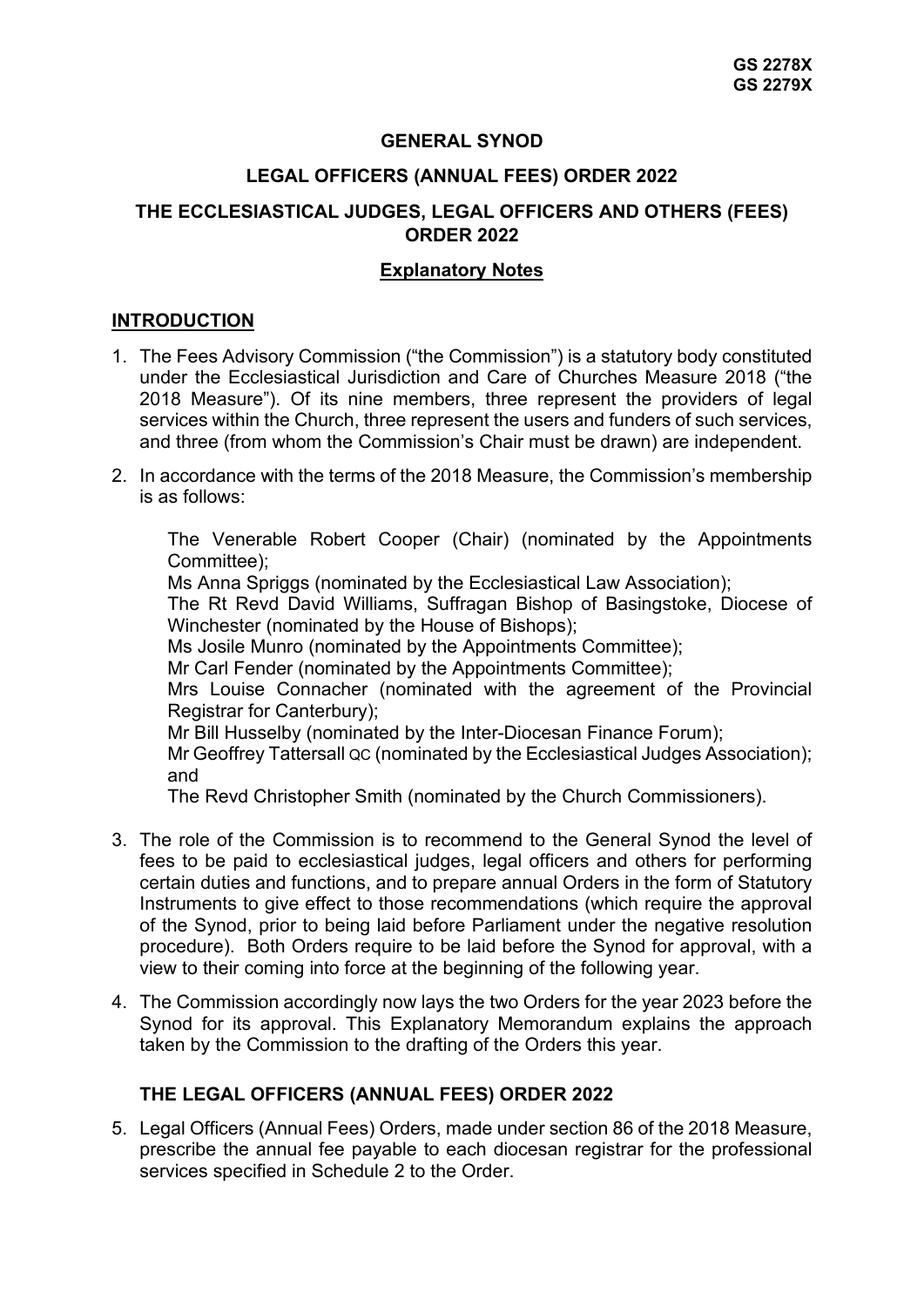# *Calculation of the retainer since 2015*

- 7. In the period leading up to 2014, retainer levels represented no more than approximately half the true cost of providing legal services across the Church. A wide-ranging consultation conducted by the FAC revealed serious concerns among registrars about the threat this posed to the ongoing provision of legal support in Church of England dioceses. Since then the FAC has introduced reforms to correct the damaging record of underpayment and improve the system in other ways.
- 6. As a result General Synod agreed exceptional phased uplifts over the transitional five-year period 2015-19 in order to achieve a level of remuneration for registrars comparable with wider legal rates but with a 30% charitable discount. In addition the Commission introduced a more transparent basic formula for calculating the annual retainer as well as improving accountability by requiring diocesan bishops to conduct annual reviews of the provision of legal services with their registrar. Thus in the period 2015-19 annual movements in the national cost of the retainer were driven both by changes in reported hours worked and average charge-out rates as required by the new basic formula, and by the application of the phased uplifts.
- 7. Since 20[1](#page-1-0)4 the basic formula, agreed by Synod, $1$  has involved:
	- arriving at a figure for the national cost of the work done by registrars under the retainer by aggregating the average number of hours recorded by them as having been spent on such work over the previous five years, divided as between solicitors and clerks, and then multiplying that process by average agreed rates;
	- dividing that cost between the dioceses to arrive at a figure for the retainer for a diocese, by:
		- $\circ$  allocating 30% of the national figure between the dioceses equally (to reflect the fact that every registrar's practice attracts certain unavoidable overheads);
		- o applying a 30% charitable discount to this national figure; and
		- o dividing the balance between the dioceses by reference to the 'size' of the diocese (assessed by reference to the number of open churches and clergy of incumbent status and above), but subject to:
			- capping the resulting figure so that the 'largest' diocese pays no more than three times what the 'smallest' pays; and
			- applying an additional 10% weighting in the case of London and Southwark to reflect their higher costs.
- 8. The five-year transition period ended with General Synod's agreement of the 2019 retainers as specified in the 2018 Order. It has resulted in raised income levels: in 2016 the total retainer paid across all dioceses amounted to 53% of the value of work undertaken; in 2017 57%, in 2018 63%, in 2019 66%. In 2020 the national average reached 70%, which was the target implied in staged uplifts introduced by the Commission (full cost, nationally moderated, minus the 30% charitable

<span id="page-1-0"></span><sup>1</sup> For a fuller description, see the Explanatory Memorandum to the 2014 Order (GS 1938-9X)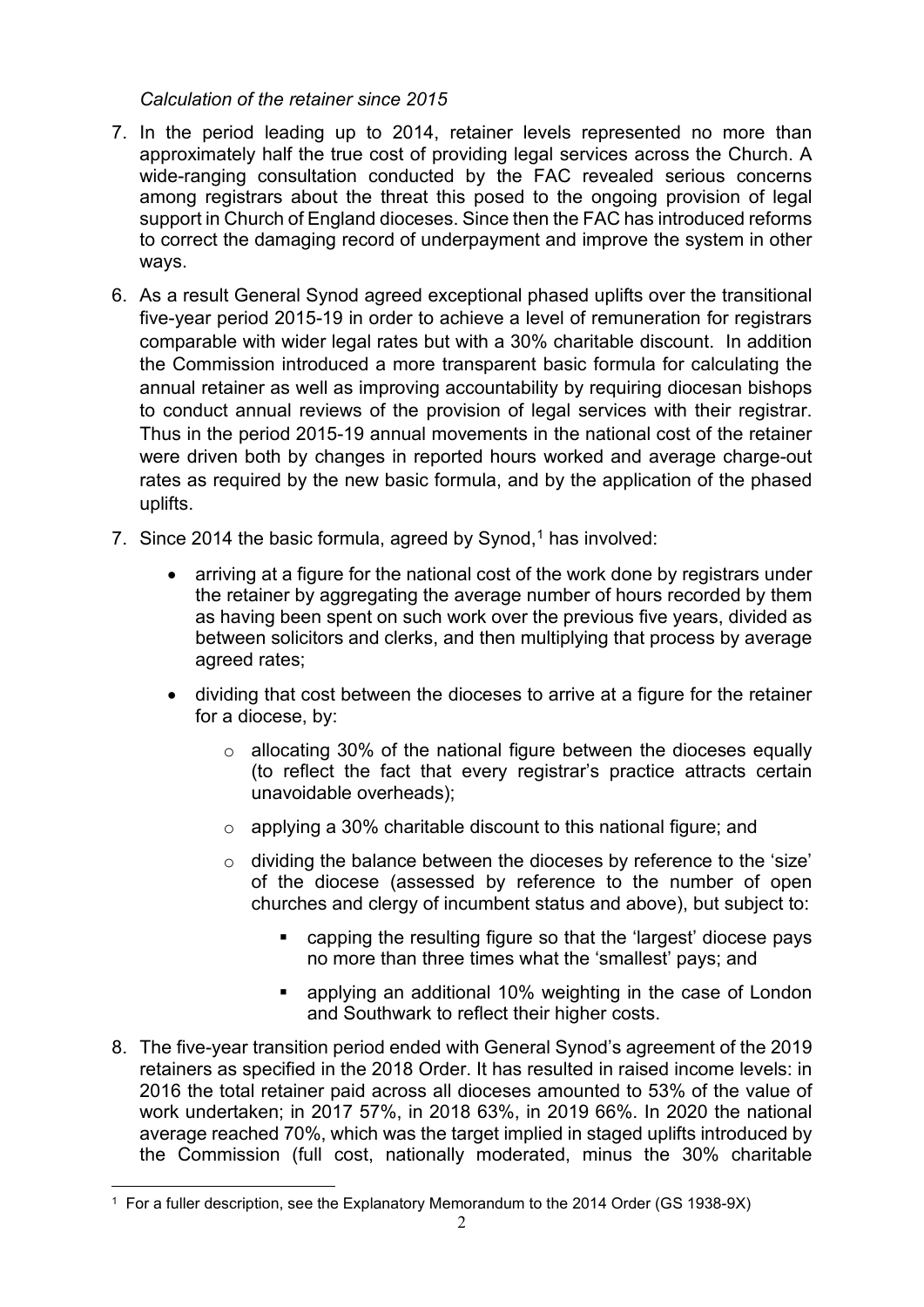discount). However, in 2021 the national average fell back to 65%, masking some significant variance between dioceses, which indicates that there is more to be done to raise average income levels. Having reached the milestone implied under the formula in 2020, the Commission has remained of the view that the broad principles underlying the formula which Synod approved in 2014 are well accepted and provide the most suitable basis for the calculation of the annual retainer. The Commission also considers that the annual reviews of work done between bishops and other senior staff and their registrar continue to prove valuable.

9. Nevertheless, in 2019 the Commission concluded that a charitable discount as high as 30% was continuing to cause undue financial difficulties for registrars and was not justified in today's circumstances. It therefore determined to reduce the discount from 30% to 10% over a period. The detailed reasoning is to be found in the Explanatory Memorandum to the 2019 Order (GS 2147X). Circumstances enabled it to make an immediate reduction from 30% to 20% for the year 2020 but with the understanding that the further reduction to 10% would be spread over the following five years. This approach was followed for the 2021 retainer, for which the charitable discount was reduced to 18%, and for the 2022 retainer, for which the charitable discount was further reduced to 16%.

#### *The Commission's proposals for the 2023 retainers*

- 10.As set out above, the established formula provides for the calculation of a figure for the national cost of the work and takes into account two key variables: the average number of hours recorded over a rolling five-year period, and average agreed rates. In recent years, the position taking into account those variables was largely static with a slight increase in hours worked by registrars and little change in charge-out rates. However, in 2021 the figures show a significant increase in both hours worked and in average rates, and as a result the total value of work increased. A comparison shows a 10% increase by value in work done between 2020 and 2021, and the Commission notes that since 2017 the data show an upwards trend in relation to hours worked.
- 11.Taking those figures into account, applying the Commission's established formula and retaining the existing 16% discount would result in a national average increase in the cost of retainers of 12%, with the minimum increase being 11%. It follows that adopting such a "standstill" approach and making no further decrease in the charitable discount would still lead to an overall increase in cost which is higher than in recent years. By comparison, a further stepped reduction in the charitable discount by a further 2% to 14%, following the approach endorsed by Synod, would lead to an average national increase in the retainer of 14%.
- 12.On account of the factors set out above, not least because there has been a reduction in the national average amount of work which the retainer covers, the Commission considers that it is right to continue momentum in the reduction of the charitable discount. The Commission recognises the continued strain on Church resources created by the Covid-19 pandemic but must weigh in the balance pressures on registrars. Omitting any phased uplift this time round would postpone tackling the problem of underpayment and result in higher uplifts later.
- 13.The Commission therefore proposes a further reduction in the charitable discount from 16% in 2022 to 14% in 2023, with the aspiration that the further reduction of 4% will be spread over the following two years. This is consistent with the approach set out in 2019 and mirrors the 2% reduction made in the last few years.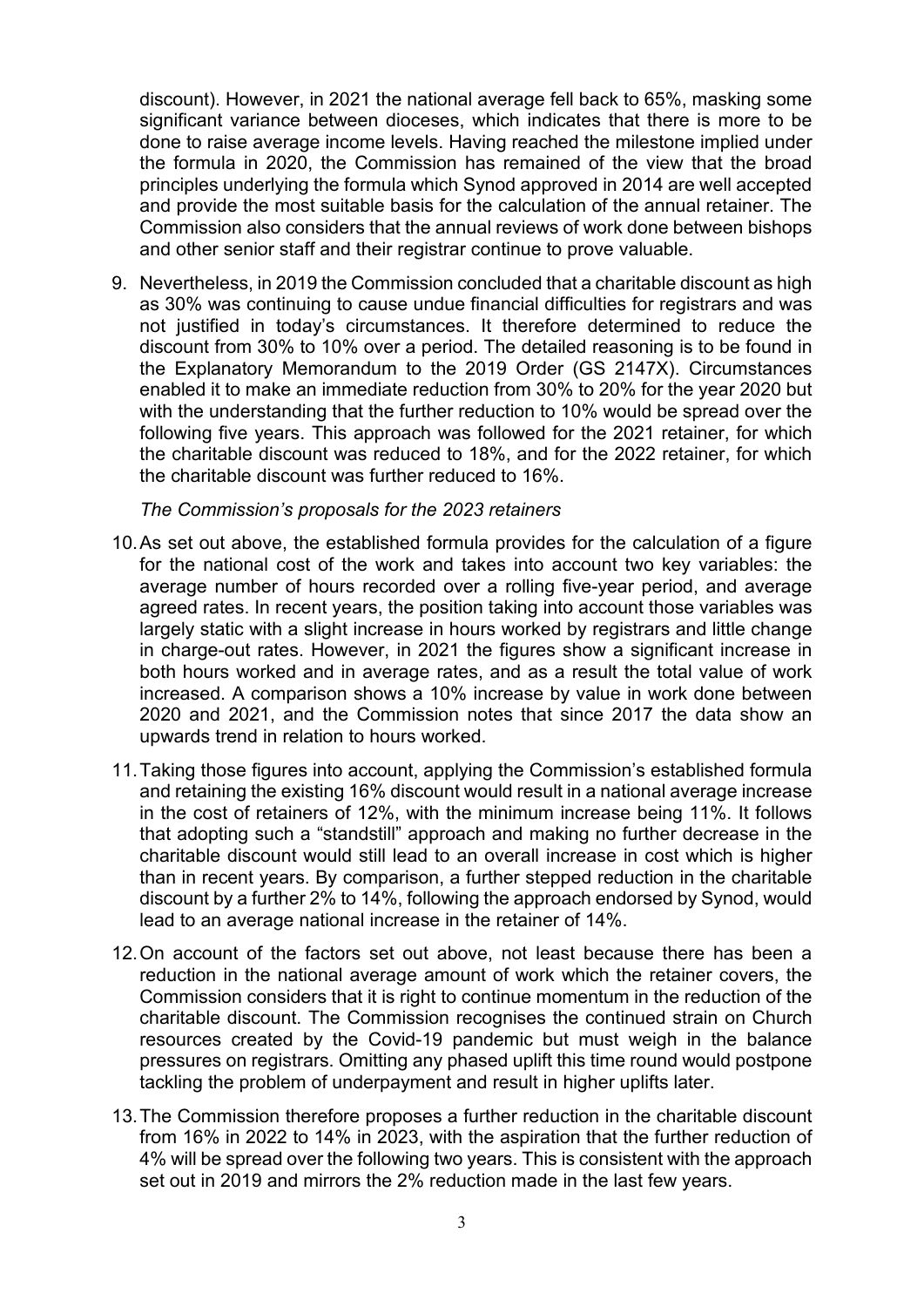- 14.The effect is that the total amount payable by way of retainer will increase from £3.82 million in 2022 to **£4.36 million** in 2023 (an average increase of **14%** nationally), with percentage increases in individual retainers ranging from 13% to 16%. As before the burden of the increase will not fall entirely on diocesan boards of finance: only an average of 58% nationally will do so, since that part of the retainer that is expressed by the Order to represent a liability of the diocesan bishop remains payable<sup>[2](#page-3-0)</sup> by the Church Commissioners.
- 15.In line with the practice adopted last year, the Commission has excluded the provision of advice in relation to safeguarding matters from the scope of the retainer. (The relevant provision is paragraph (18) of Schedule 2.) The Commission had previously agreed that such work should be remunerated otherwise than by the retainer. In that respect, it is treated in the same way as work in connection with clergy discipline, which is already excluded from the scope of the retainer. The Commission is in the process of further consultation as to where the burden of such costs should fall.
- 16.The Commission notes that it is required to inform itself of the duties of the offices of legal officers and to that end notes its expectation that registrars will endeavour to keep an accurate record of their work in order that the Commission can make properly informed recommendations.

# **THE ECCLESIASTICAL JUDGES, LEGAL OFFICERS AND OTHERS (FEES) ORDER 2020**

- 17.Ecclesiastical Judges, Legal Officers and Others (Fees) Orders, made under s.86 of the 2018 Measure, prescribe fees for faculty proceedings and certain other proceedings in ecclesiastical courts, as well as the fees of the Provincial Registrars, the Vicars-General and other holders of legal offices. In practice the great bulk of the work remunerated under the terms of such Orders relates to faculty proceedings, for which provision is made in Table 1 of the 2022 Order (though the holding of a hearing, which is likely to attract the highest fees, is an infrequent occurrence).
- 18.As previously, the Commission has set the fees, wherever possible, so as to be broadly equivalent to those determined by the Ministry of Justice to be payable to secular judges when exercising similar functions, rather than being simply increased by reference to inflation. The Commission notes that the Ministry of Justice has proposed that secular judicial pay should increase by 2% in 2022/3. The Commission considers that this is an appropriate benchmark and proposes that the same increase should apply to judicial fees under the Order in 2023.
- 21. The Commission explained in the Explanatory Memorandum which accompanied the two Orders for 2016 that a particular issue arose as to the implications, from a fees point of view, of the changes to the operation of the faculty jurisdiction which culminated in the changes made by the Faculty Jurisdiction Rules 2015 and the introduction of the online system for processing faculty applications. As the Commission suggested at that time, it would take some time for all the consequences of these changes to become apparent. The Commission considers that it is not yet possible to reach a concluded view on the consequences of those changes and, as a result, the Commission does not at this time propose any

<span id="page-3-0"></span><sup>&</sup>lt;sup>2</sup> Under section 86(6) of the Ecclesiastical Jurisdiction and Care of Churches Measure 2018.